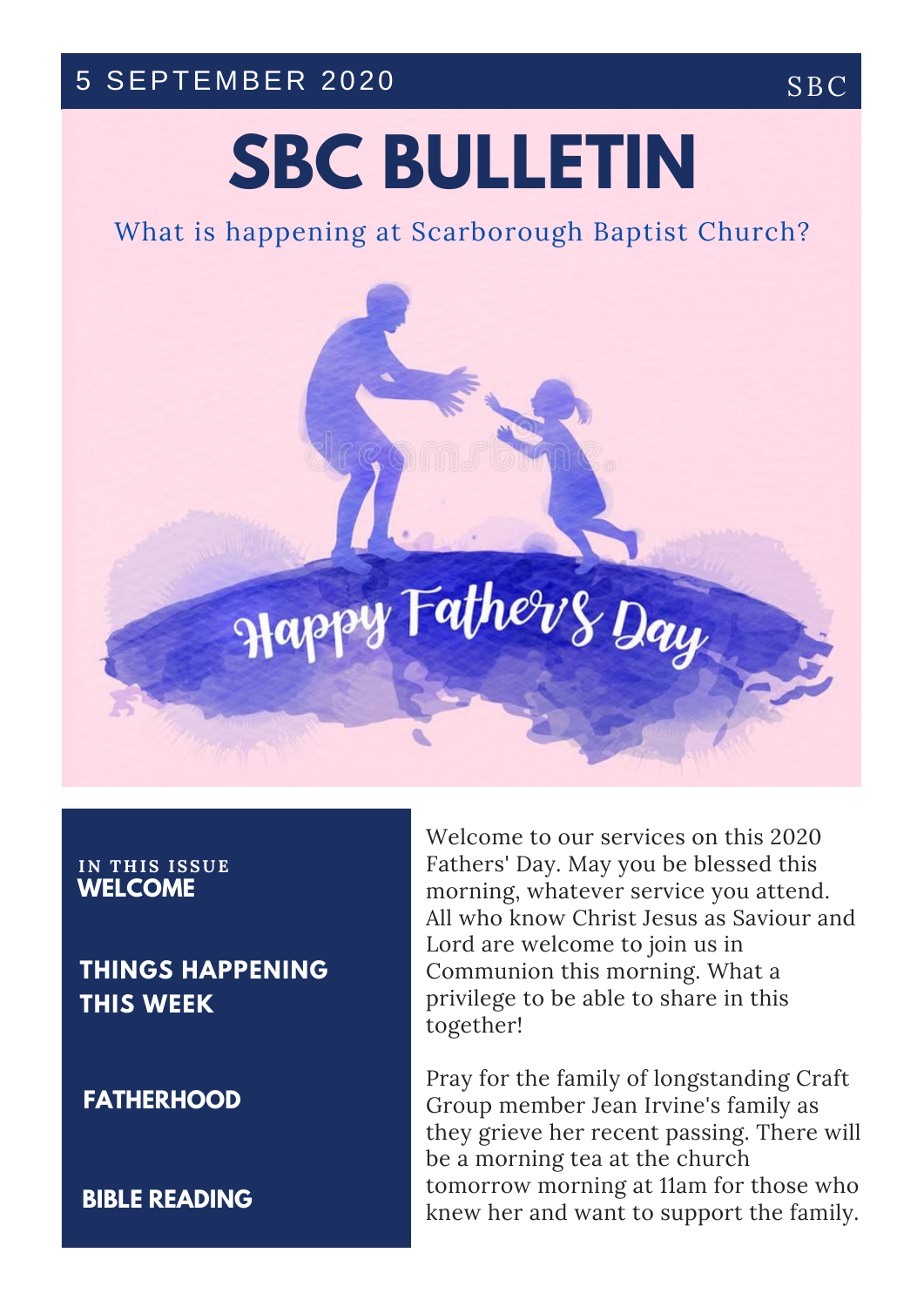# 5 SEPTEMBER 2020 P2

### HAPPENINGS THIS WEEK

#### **SUNDAY**

Prayer meeting before church; Sundays @ Six & service tonight

#### **MONDAY**

Explorers' 9.30 am at the church; Bible Study at the church at 7pm.

#### **TUESDAY**

Craft Group from 9 onwards; Pastors' meeting

#### **THURSDAY**

Mainly Music Outreach to carers with toddlers.

#### **OTHER MINISTRIES**

**Brighton Kids** continuing on every day.



Music Committee meets first Sunday of the month Saturday Prayer Meeting 8am every second Saturday Mentoring at Primary School Finance Meeting once a month Management Meeting - once a month Elders' meeting - once

**ANNUAL GENERAL MEETING Next Sunday after church**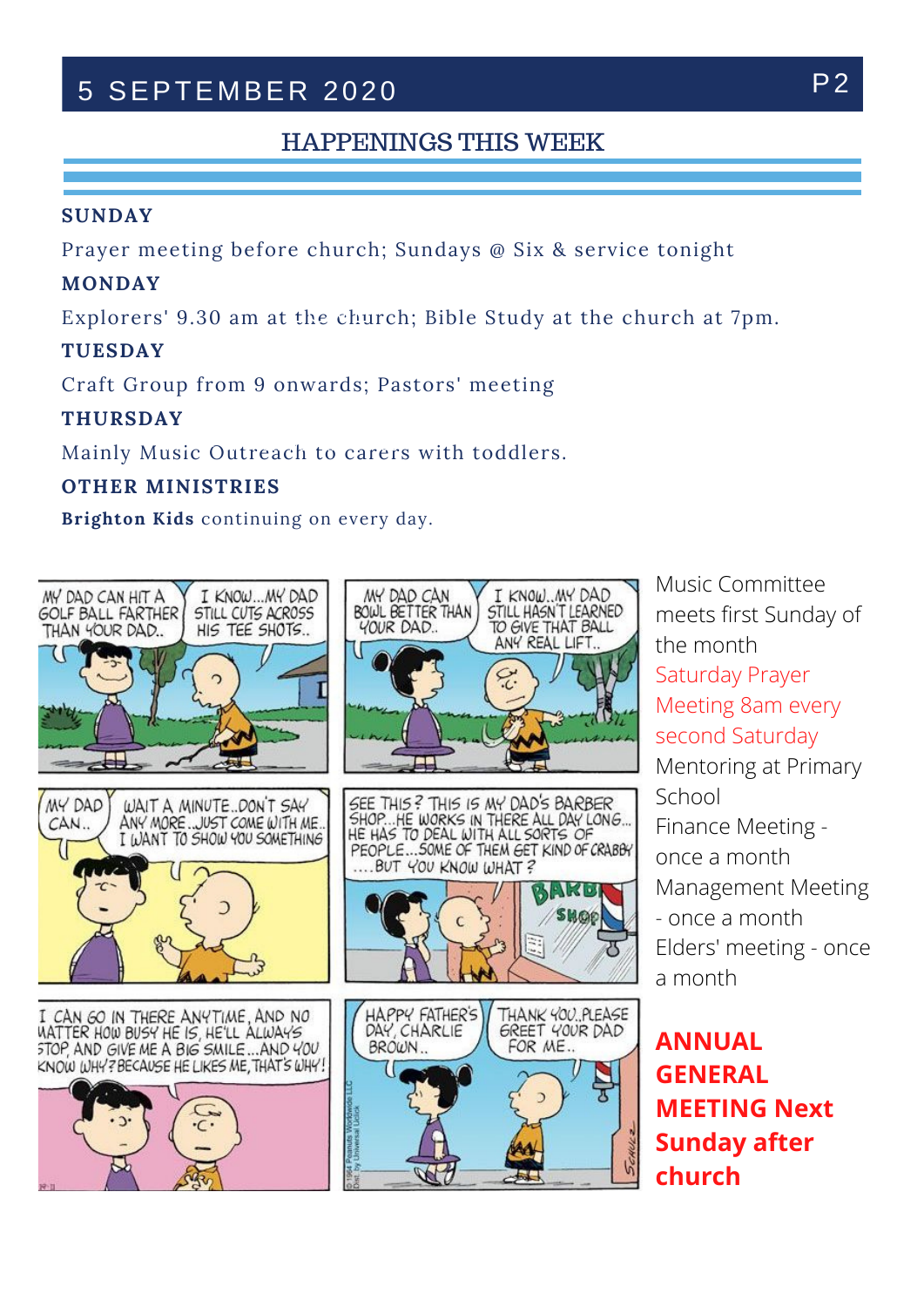Judeo-Christian tradition demands respect for one's parents. "Honour your father and your mother, that your days may be long in the land that the Lord your God is giving you (Exodus 20:12, ESV). And from the Letter to the Church in Ephesus: "Children, obey your parents in the Lord, for this is right. 'Honour your father and mother' (this is the first commandment with a promise), "that it may go well with you and that you may live long in the land."

It is challenging to discern what it means to honour a parent who does not merit gratitude. Indeed, destructive (abusive) parents may well disqualify themselves from receiving honour, since they tacitly reject the very essence of what it means to be a mother or father.

Aside from these extreme cases, where only a biological relationship exists, we must be honest. None of our parents are perfect. But then the corollary is also true—none of their children are, either. It is in these common, shaded cases where our own character is tested.

difficulty in talking of the greatest things; it is the fault of our generat<mark>ion</mark> and of C.S. Lewis lost his mother at a young age. His father remained distant, and sent his sons to distant boarding schools. During the First World War, Lewis was severely wounded and shipped from the front lines to a London hospital where he recuperated. While a patient he wrote the following to his father in Ireland. 'Wherever I am I know that you will come and see me. You know I have some the English schools. But at least you will believe that I was never before so eager to cling to every bit of our old home life and to see you. I know I have often been far from what I should be in my relation to you, and have undervalued an affection and generosity which an experience of "other people's parents" has shown me in a new light. But, please God, I shall do better in the future. Come and see me, I am homesick, that is the long and the short of it.'

Sadly, Lewis' father did not make the trip to visit his son at the hospital. Such is the nature of real life relationships . . . and such is the reason why honouring our parents sometimes needs to assume the form of a law, or even a Commandment. May it not be so in your family. If your parents are still live, I pray God will grant you great joy in honouring them. And, if you have children, I pray that the Lord will fill them with well-deserved affection for you.

*Taken from: https://mereinkling.net/2013/05/17/honor-your-parents-or-else/*